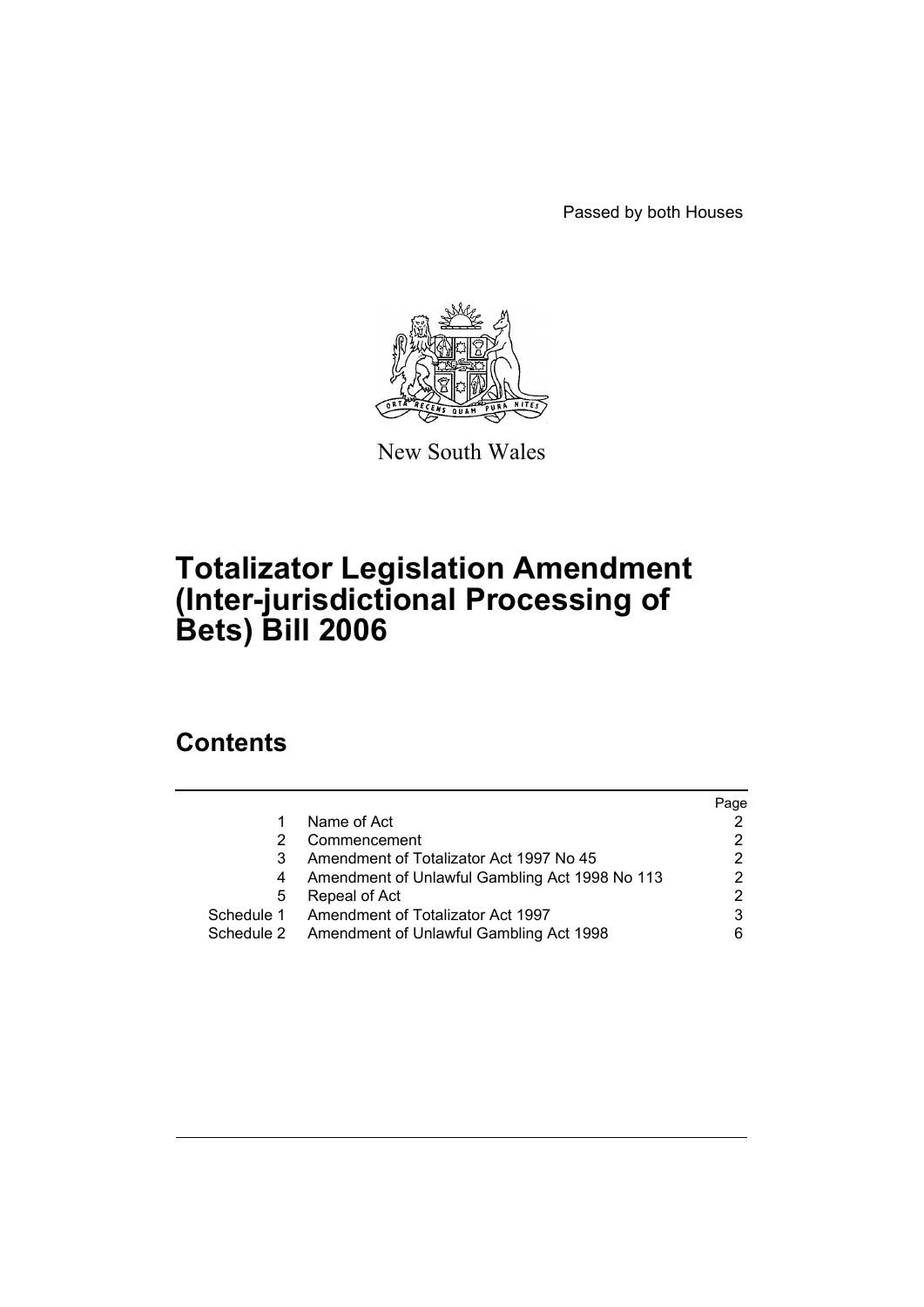*I certify that this PUBLIC BILL, which originated in the LEGISLATIVE ASSEMBLY, has finally passed the LEGISLATIVE COUNCIL and the LEGISLATIVE ASSEMBLY of NEW SOUTH WALES.*

> *Clerk of the Legislative Assembly. Legislative Assembly, Sydney, , 2006*



New South Wales

# **Totalizator Legislation Amendment (Inter-jurisdictional Processing of Bets) Bill 2006**

Act No , 2006

An Act to amend the *Totalizator Act 1997* so as to permit the inter-jurisdictional processing of bets; and for other purposes.

*I have examined this Bill, and find it to correspond in all respects with the Bill as finally passed by both Houses.*

*Chairman of Committees of the Legislative Assembly.*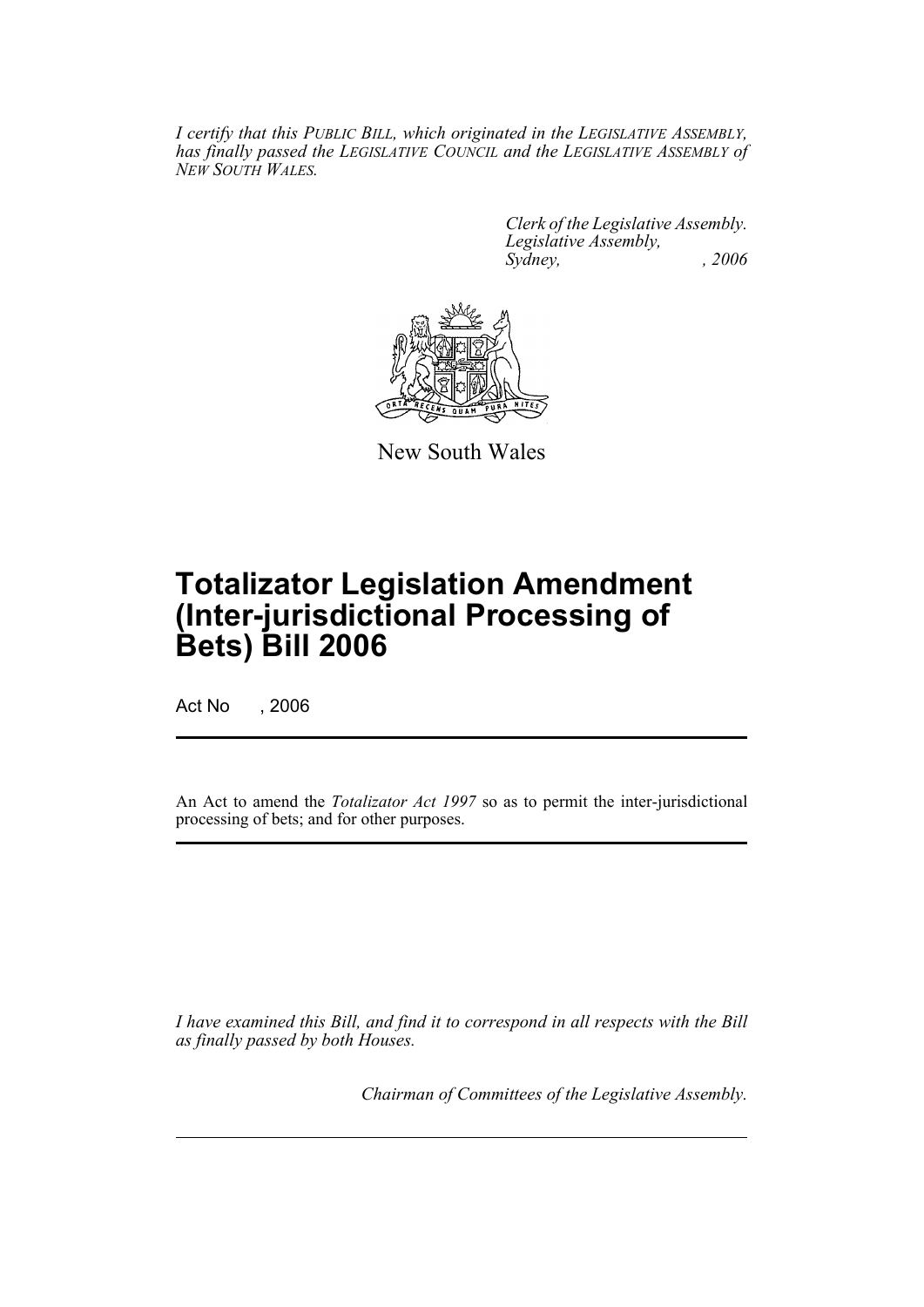### **The Legislature of New South Wales enacts:**

### **1 Name of Act**

This Act is the *Totalizator Legislation Amendment (Inter-jurisdictional Processing of Bets) Act 2006*.

### **2 Commencement**

This Act commences on the date of assent.

### **3 Amendment of Totalizator Act 1997 No 45**

The *Totalizator Act 1997* is amended as set out in Schedule 1.

### **4 Amendment of Unlawful Gambling Act 1998 No 113**

The *Unlawful Gambling Act 1998* is amended as set out in Schedule 2.

### **5 Repeal of Act**

- (1) This Act is repealed on the day following the day on which all of the provisions of this Act have commenced.
- (2) The repeal of this Act does not, because of the operation of section 30 of the *Interpretation Act 1987*, affect any amendment made by this Act.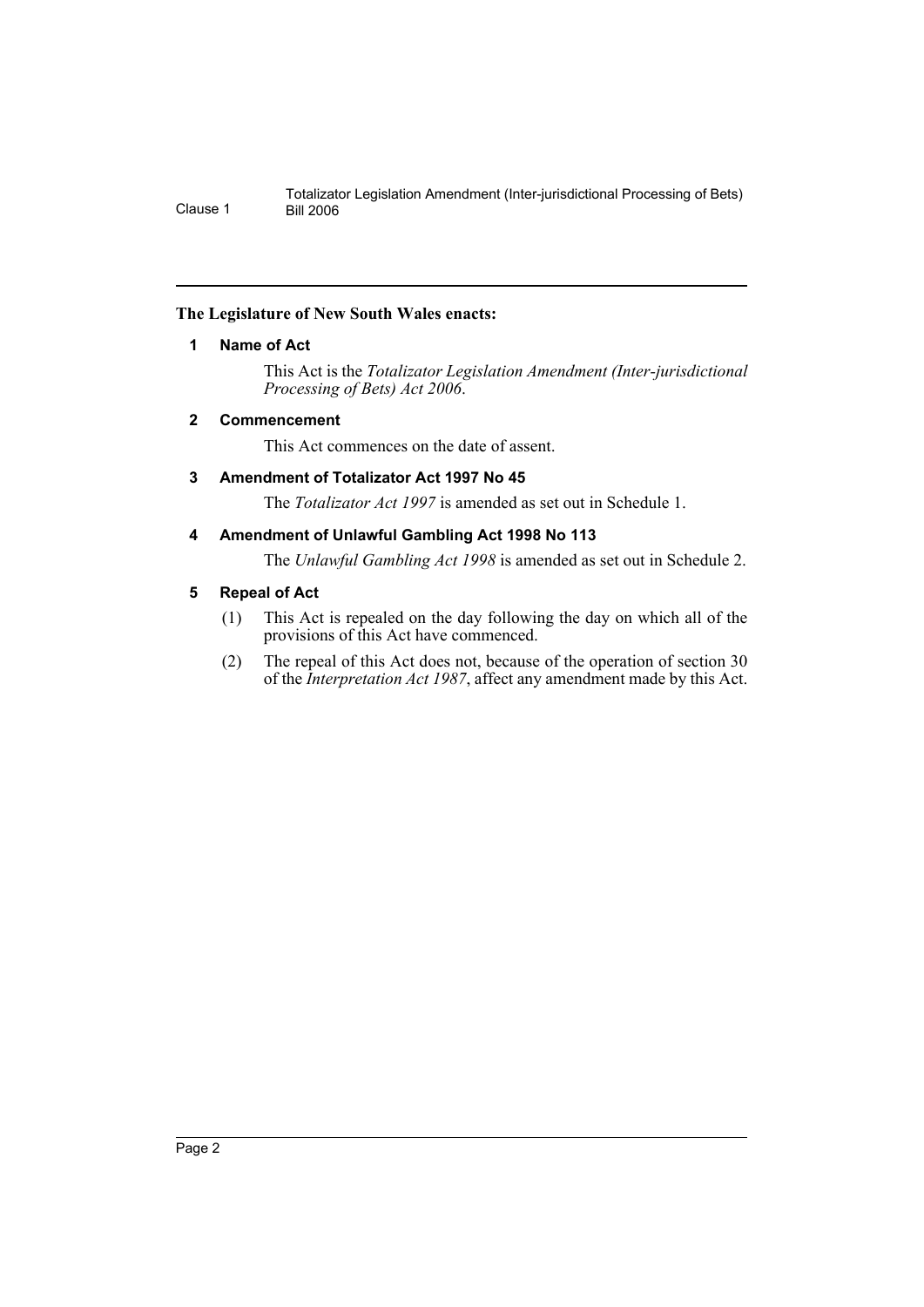Amendment of Totalizator Act 1997 Schedule 1

### **Schedule 1 Amendment of Totalizator Act 1997**

(Section 3)

**[1] Section 5 Definitions**

Insert in alphabetical order in section 5 (1):

*process*, in relation to a bet, means any one or more of the following:

- (a) register the bet,
- (b) calculate the dividend or other return (if any) payable on the bet,
- (c) carry out an activity for the purpose of calculating the dividend or other return (if any) payable on the bet,
- (d) if the bet is a winning bet—pay out on the bet,
- (e) generate and maintain records in relation to the bet,
- (f) otherwise deal with the bet.

### **[2] Sections 9A and 9B**

Insert after section 9:

#### **9A Processing in New South Wales of bets with conductors of betting activities in other jurisdictions**

- (1) The Minister may, by notice published in the Gazette, approve, for the purposes of this section, any person who is authorised under the law of another State or a Territory or another country to conduct a betting activity in that State, Territory or country (*an approved person*).
- (2) An approved person may, while the approval is in force:
	- (a) with the written consent of a licensee, use the systems or technology of the licensee (including any totalizator of the licensee), or
	- (b) arrange for the licensee, on behalf of the approved person,

to process in New South Wales bets placed (or to be placed) with the approved person in the conduct, by a method specified in the notice of approval, of a betting activity that the approved person is authorised to conduct in the State, Territory or country concerned.

(3) For the purposes of this Act, the processing of bets by an approved person or a licensee in accordance with subsection (2)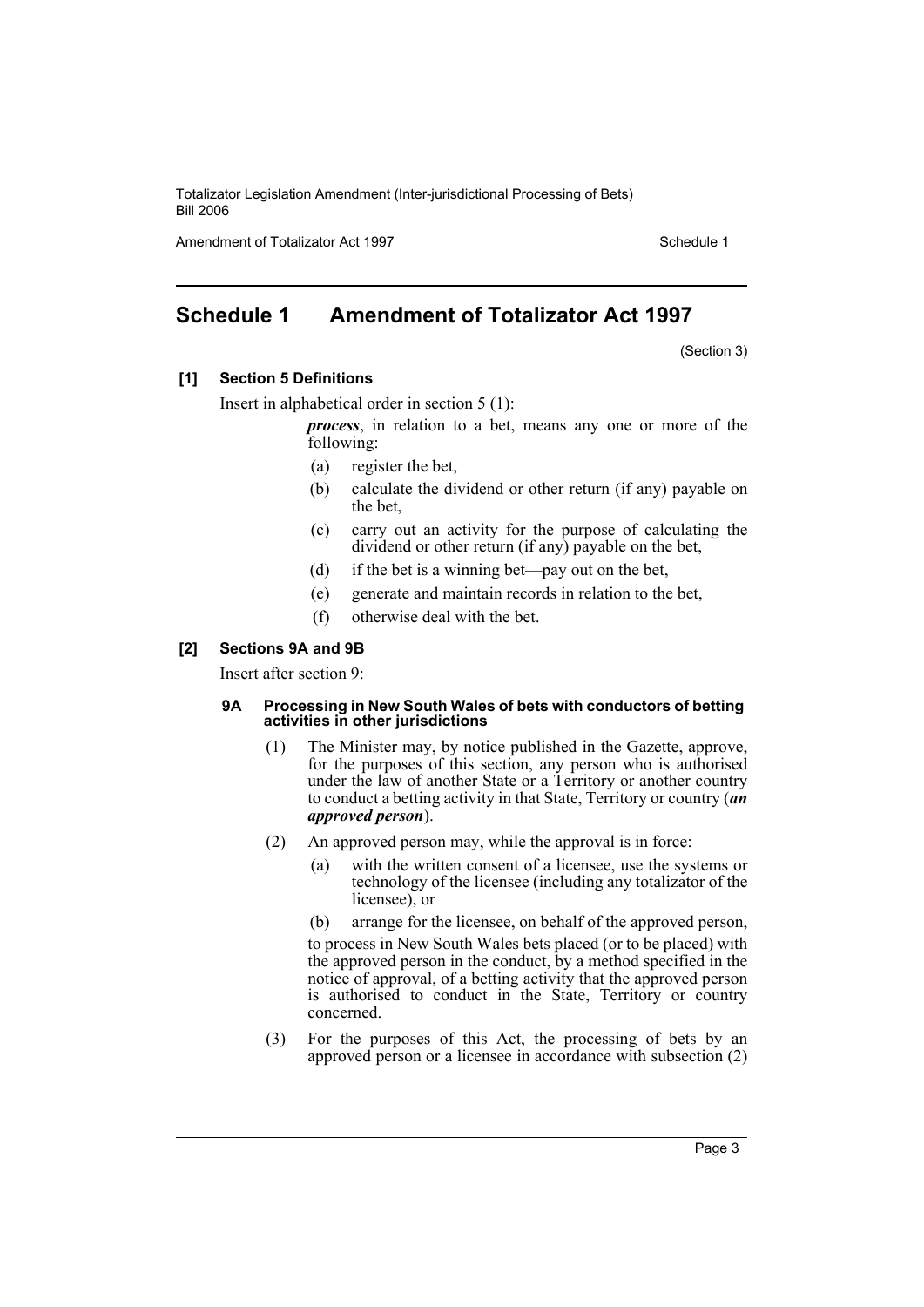Schedule 1 Amendment of Totalizator Act 1997

is taken not to constitute, or involve, the conduct of a totalizator or other betting activity in New South Wales.

- (4) An approval under this section may be revoked at any time by further notice published in the Gazette.
- (5) The revocation of an approval does not affect any bet in the course of being processed at the time of the revocation.
- (6) In this section, *bet* includes a bet placed (or to be placed) with an approved person otherwise than by way of a totalizator.

#### **9B Processing in other jurisdictions of bets with New South Wales licensees**

- (1) The Minister may, by notice published in the Gazette, nominate, for the purposes of this section, any person who is authorised under the law of another State or a Territory or another country to conduct a betting activity (whether by means of a totalizator or otherwise) in that State, Territory or country (*a nominated person*).
- (2) A licensee may, while a nomination is in force:
	- (a) arrange with the nominated person for the licensee to use systems or technology (including a totalizator) of the nominated person, or
	- (b) arrange for the nominated person, on behalf of the licensee.

to process, in the nominated person's jurisdiction, bets placed (or to be placed) with the licensee in the conduct of a betting activity that the licensee is authorised to conduct.

- (3) In taking action under subsection (2), a licensee is, for the purposes of this Act:
	- (a) taken to be conducting a betting activity in New South Wales, and
	- (b) taken to be conducting a totalizator in New South Wales in respect of such of the bets processed under that subsection as were (or are to be) placed with the licensee by way of a totalizator.
- (4) A nomination under this section may be revoked at any time by further notice published in the Gazette.
- (5) The revocation of a nomination does not affect any bet in the course of being processed at the time of the revocation.
- (6) In this section, *bet* includes a bet placed (or to be placed) with a licensee otherwise than by way of a totalizator.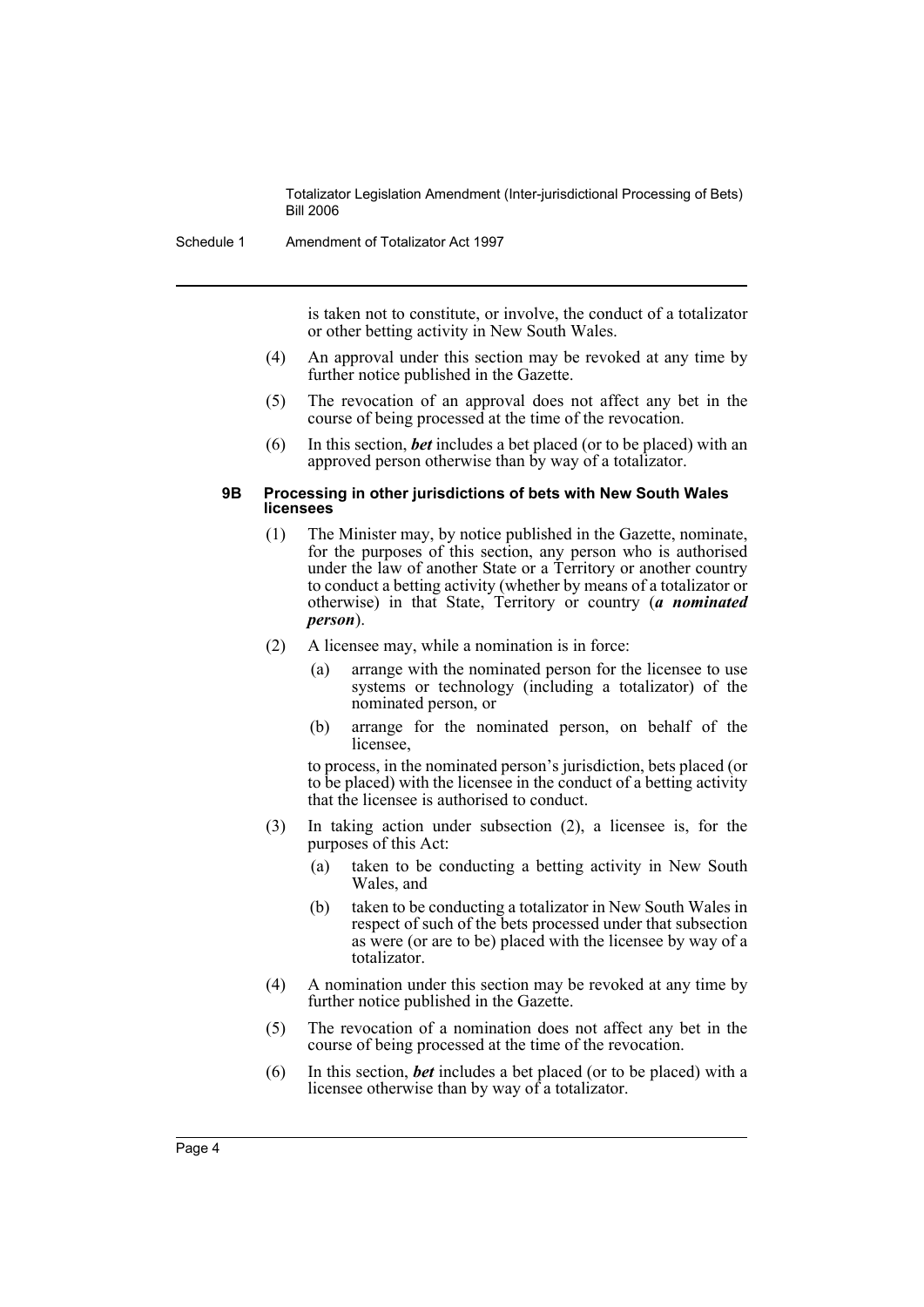Amendment of Totalizator Act 1997 Schedule 1

### **[3] Section 17A Trade Practices exemption**

Insert after section 17A (1) (b):

(b1) conduct authorised by section 9A or 9B,

### **[4] Schedule 2 Savings, transitional and other provisions**

Insert at the end of clause 1 (1):

*Totalizator Legislation Amendment (Inter-jurisdictional Processing of Bets) Act 2006*